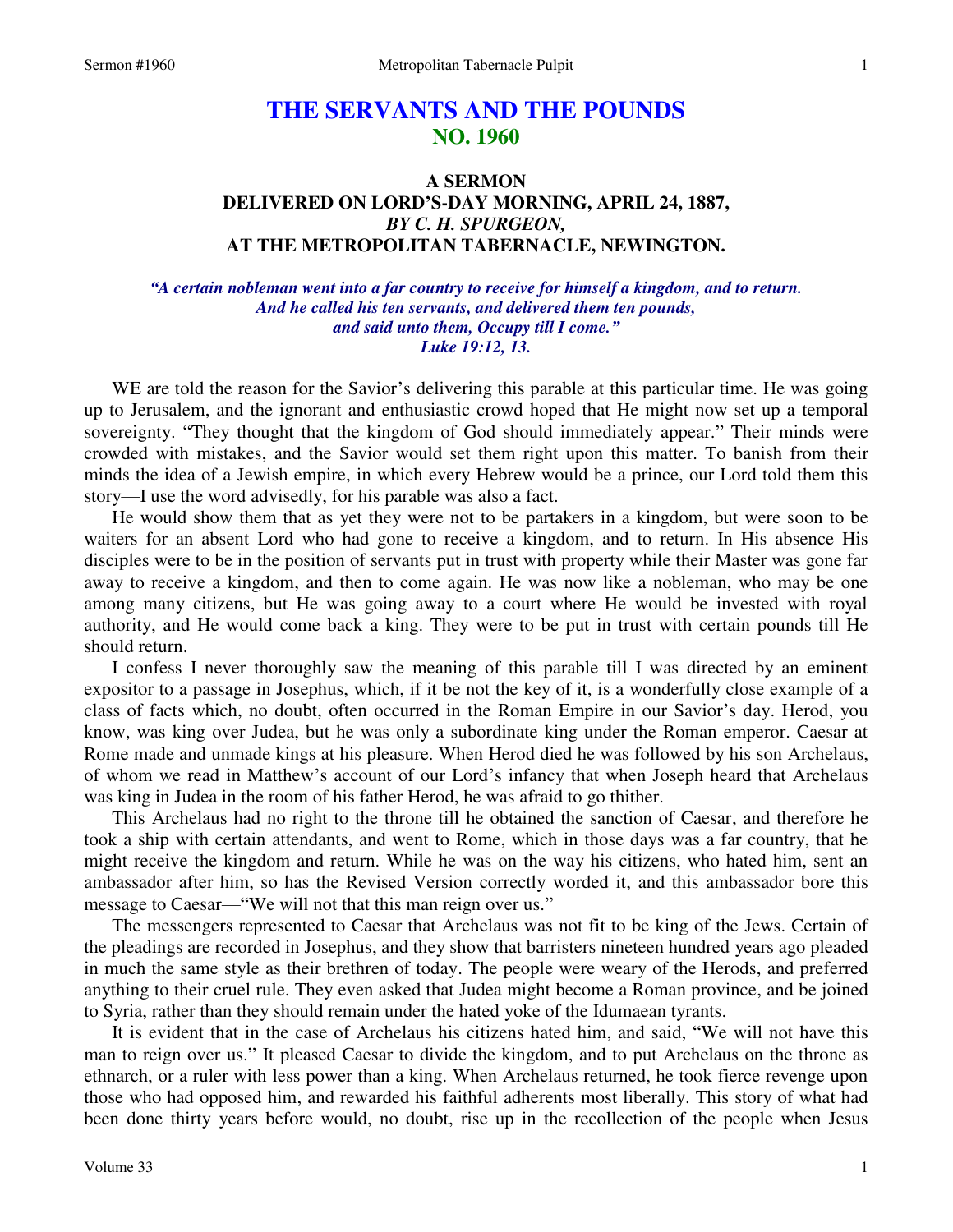spoke, for Archelaus had built a palace for himself very near to Jericho, and it may be that under the walls of that palace the Savior used the event as the basis of His parable.

Those who lived in our Lord's day must have understood His allusions to current facts much better than we do who live nineteen centuries later. The providence of God provided that observant Jew, Josephus, to store up much valuable information for us. Read the passage in his history, and you will see that even the details tally with this parable. There is the story.

The Savior, without excusing Archelaus or commending him in the least degree, simply makes his going to Rome an illustration. Here is a noble personage who is to be a king, but to obtain the throne he must journey to the distant court of a superior power. While he is going, his citizens so hate him that they send an ambassage to oppose his claims, for they will not have him for their king. However, he receives the kingdom, and returns to rule it. When he does so, he rewards those who have been faithful to him, and he punishes with overwhelming destruction those who have tried to prevent his reigning. There is the story—let me further interpret it.

The Savior likens Himself to a nobleman. He was here on earth a man among men, and truly a nobleman in the midst of His fellow citizens. It was His to become king, king of all the earth. Indeed, He is such by nature and by right, but He must first go, by death, resurrection, and ascension, away to the highest courts, and there from the great Lord of all He must receive for Himself a kingdom. It is written, "Ask of me, and I will give you the heathen for your inheritance," and therefore Jesus must plead His claims before the king, and win His suit. The day is coming when He will return, clothed with glory and honor, to take unto Himself His great power and reign, for He must reign till all enemies are put under His feet. When He comes His enemies will be destroyed, and His faithful servants will be abundantly rewarded.

Let us now draw near to this feast of divine teaching. May the Spirit of God help us to gather practical lessons from this parable!

**I.** First, I invite you to notice that THERE ARE HERE TWO SETS OF PERSONS.

We see the enemies who would not have this man to reign over them, and the servants who had to trade with his money. There are many divisions among men into nationalities, ranks, offices, and characters, but after all, the deep divisions will always be two—the enemies and the servants of Christ Jesus. You that are not servants are enemies. You that are not enemies must take care that you are servants. I find no class of persons mentioned in the parable but these two, and I feel certain that there are no others on the face of the earth. You are all either enemies or servants of Jesus.

Consider *the enemies!* The person hated was a nobleman. He was a man, but a noble man. What a man is the Lord Jesus! Forgetting His Godhead for the moment, regard Him only as the man Christ Jesus, and what a man! I need not dwell upon the nobility of His birth, of the seed of David, but I would remind you of the nobility of His character, for that is where true nobility resides. In this respect, where is there nobility to be compared to His? Brothers, it would be difficult to find a second to the man Christ within measurable distance of Him. Even those who copy Him most nearly confess, regretfully, that in many things they fall short of His glory. There was nothing petty, mean, or selfish about Jesus of Nazareth. He was altogether the noble man.

He deigned, for gracious purposes, to become a citizen amongst others, for since we read of His being anointed above His fellows, it is implied that some were His fellows. He was a man among men. He was of the society of carpenters. He was also free of the company of itinerant preachers. He associated with men of the sea, with men that handled the net and the oar. He went in and out among the peasantry, and in His dress and style of living there was nothing to distinguish Him from the rest of the citizens. Truly, He was separate from them by His holier character, but the separation was not caused by His unwillingness to come down to them, but by their inability to go up to Him.

The citizens hated Him, but they hated Him without cause. There is always some cause for dislike in us, but there was none in Him. In tone, or manner, or spirit, the best give some cause of offense, but in Him there was nothing which could excuse their hate. It was a wanton rejection of the fittest to reign.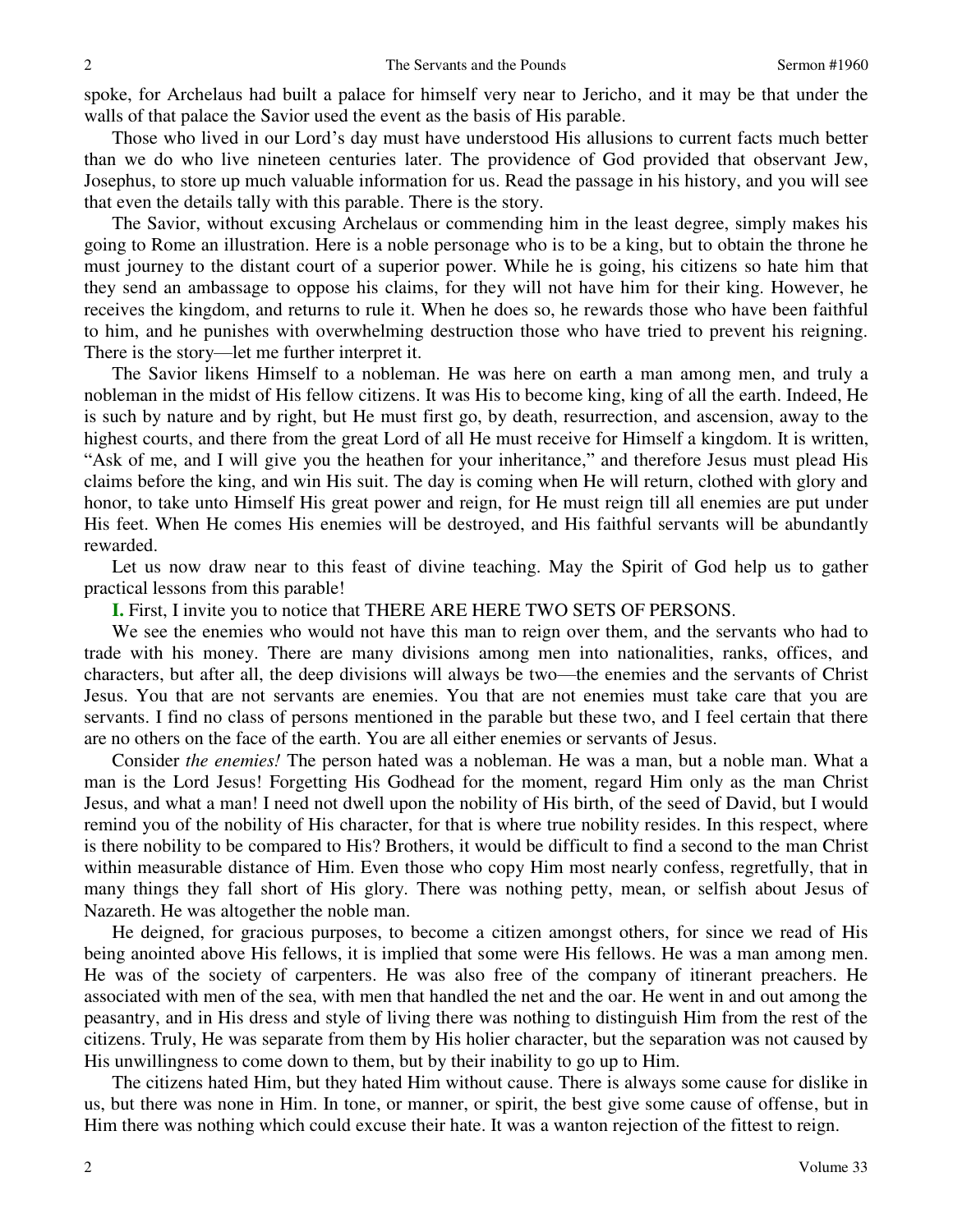As He claimed to be the King of the Jews, they especially hated His royalty, saying, "We will not have this man to reign over us," and again, "We have no king but Caesar." "He came unto his own, and his own received him not." Yet, my brethren, merely regarding Jesus as a man, if we wanted a king, He ought to be elected by the universal suffrages of mankind, openly given by uplifted hands and joyful acclamations, *Io triumphe!* Mighty Conqueror, reign forever! Prince of the kings of the earth, lover of the sons of men, who did for our sake pour out Your precious blood, You deserve to be king of all!

The most kingly of men should be king of men. Yet they hated His royal claims and this also without cause. Which of them had He oppressed? What revenue did He extort from the people? What law of His was hard or cruel? In what case did He ever judge unrighteously? Yet His citizens hated Him.

There is that same hate of Christ in the world today. Do any of you hate Him? "No," say you. Yet are not some of you who do not oppose Him treating Him with greater contempt than if you did oppose Him? You pass Him by altogether, He is not in all your thoughts. You act as if He were not worthy even to be opposed. You make nothing of Him. He is not among the objects for which you live. Sometimes you may speak with a partial admiration of His character, but earnest admiration leads to imitation. If Jesus is a Savior, what worse can you do to Him than to refuse to be saved by Him?

I charge you indifferent ones with being, in the core of your hearts, His worst enemies. Oh that you would repent of this, and turn unto Him, for He is coming again, and when He comes He will say, "As for these my enemies, slay them before my eyes." The expression is full of terror. To be slain before the eyes of injured love is doubly death. The Lord by His grace, deliver us from so dread a doom!

The other set of persons in the parable were *his servants.* The original would justify the translation, his bond-servants. Those who were not his enemies were his faithful servants. I suppose that the nobleman had bought them with his money, or that they had been born in his house, or that they had willingly bound themselves by indentures to him. When I said that these were only his slaves you inwardly said, "Then you that believe in Jesus are His bond-servants." Spare us not even the harsher word "slaves." We were never free till we came under bonds to Jesus, and we grow in freedom as we yield to Him.

Paul said, "I bear in my body the marks of the Lord Jesus," as if the hot iron of affliction had branded him with the name of Christ. Yes, we are the property of the Lord Jesus, and not our own. We cannot somehow find words which will in all its fullness express our belonging to Jesus. We wish to sink into Christ, and to become as nothing for His sake. Truly He has called us friends, but we call ourselves His servants. We take a great delight in owning Him as Master, like David, who said, "I am your servant," and then again, "I am your servant," and then again, "and the son of your handmaid." He was born a servant, born of a mother who was also herself a servant. After all this he added, "You have loosed my bonds."

Servitude to Christ is perfect freedom, and in every respect we have found it so. We never expect to know perfect freedom until He has brought every thought, every conception, imagination, desire, into captivity to Himself. We have been bought with His money, and we cost Him dear. We have also been born in His house by a second birth, and we are bound to Him by indentures which we have gladly signed and sealed, and are ready to sign and seal again.

> *"High heaven, that heard the solemn vow, That vow renewed shall daily hear: Till in life's latest hour we bow, And bless in death a bond so dear."*

We are truly thus on the opposite side of His enemies, for we are willingly His servants.

I have thus introduced to you the two classes. Before we go any further, may the Holy Spirit operate upon us, to make us discern to which of these two we belong! If we are enemies, may we become servants from this time forth!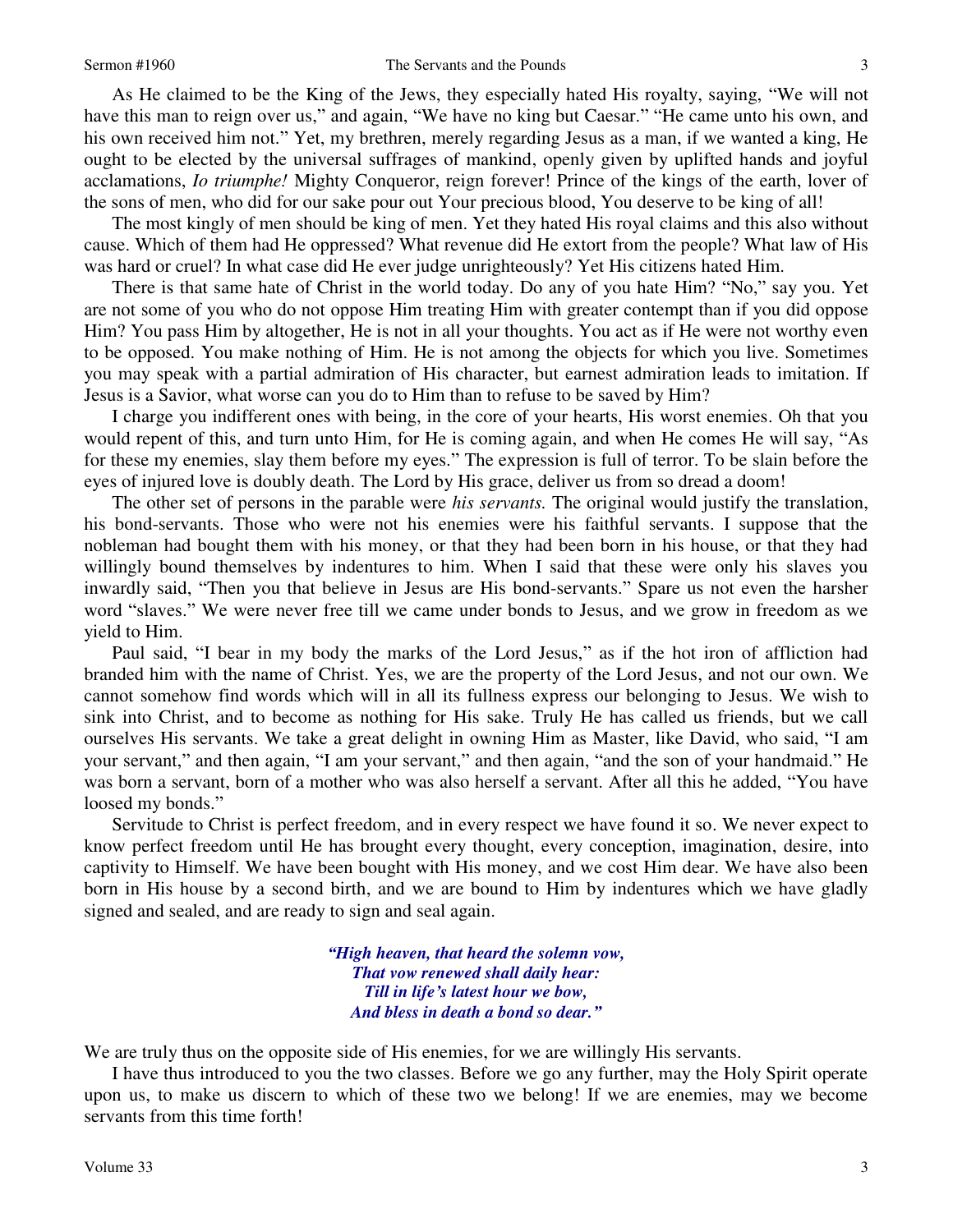**II.** We now advance a step further, and notice THE ENGAGEMENTS OF THESE SERVANTS.

Their lord was going away, and he left his ten servants in charge with a little capital, with which they were to trade for him till he returned. He did not tell them how long he would be away, perhaps he did not know himself—I mean the king in the story—even our Master says, "Of that day and hour knows no man, no, not the angels of heaven." "I am going away," he said, "you are my servants, and I leave you as my servants in the midst of my enemies. Be loyal to me, and to prove your faithfulness, continue to trade in my name. I shall entrust to each of you a very small sum of money, but it will keep you occupied, and your trading on my account will be your daily protest that you are loyal to me, whatever others may be."

Notice, first, that *this was honorable work*. They were not entrusted with large funds, but the amount was enough to serve as a test. It put them upon their honor. If they were really attached to their master they would feel that he had placed a confidence in them which they must justify. Slaves are not always to be entrusted with money, in fact, the tendency of bondage has always been to take away from men the quality of trustworthiness. Our bondage to Christ has the opposite effect, because it is no bondage at all.

These servants of the master were treated in some respect as partners, they were to have fellowship with him in his property. They were his confidants and trustees. His eye was not watching them, for he had gone into a far country, and he trusted them to be a law unto themselves. They were not to render a daily account, but to be left alone until he returned. Now that is just how the Master has treated us. He has put us in trust with the Gospel, and He relies upon our honor. He does not call us at once to an audit, for He is not here. I do not think that systems of church government which involve a measure of the spy system are at all after our Lord's mind. If Christians are what they ought to be, they can be trusted. They are a law unto themselves.

The Lord puts you not under certain rules and regulations so as to ordain that you shall give a tenth, though I wish you did give as much at least. He does not say, "You shall subscribe so much at such a time, and work in such a way." No, you are not under law, but under grace. If you love your Master you will soon discover what to do for Him, and you will do it with delight. The Lord does not lay down rigid rules, and order that at such an hour in the morning you must begin work, and that you must work on for so many hours. No, He says, "Take my pound, and trade with it." Our version, "Occupy till I come," is a lumbering Latin way of saying, "Trade therewith till I come."

The Lord has put us on the footing of confidence, appealing to our honor and love. He will not come and look after us today or tomorrow, though He will ultimately have a strict reckoning with us. Meanwhile He has gone, but He has left us here in the midst of His enemies, to show His enemies that He has some friends, and that He must be a good Master, since even those who own themselves to be His vassals rejoice to spend their whole lives in His service. I say He gave them honorable work, and was it not so?

*It was work for which he gave them capital*. He gave to each of them a pound. "Not much," you will say. No, he did not intend it to be much. They were not capable of managing very much. If he found them faithful in "a very little" he could then raise them to a higher responsibility. I do not read that any of them complained of the smallness of his capital, or wished to have it doubled.

Brothers, we need not ask for more talents, we have quite as many as we shall be able to answer for. Preachers need not seek for larger spheres. Let them be faithful in those which they now occupy. A brother said to me, "I cannot do much with a hundred hearers," and I replied, "You will find it hard work to give in a good account for even a hundred people." I confess it very quietly, but I have often wished that I had a little congregation that I might watch over every soul in it, but now I am doomed to an everlasting dissatisfaction with my work, for what am I among so many? I can only feel that I have not even begun to do the hundredth part of what needs to be done in such a church as this.

Each one had a pound in his hand, and his lord only said, "Trade therewith." He did not expect them to do a wholesale business on so small a stock, but they were to trade as the market would allow. He did not expect them to make more than the pound would fairly bring in, for, after all, he was not "an austere man." "Take that pound," he said, "and do your best. I know the times are bad, for you have to trade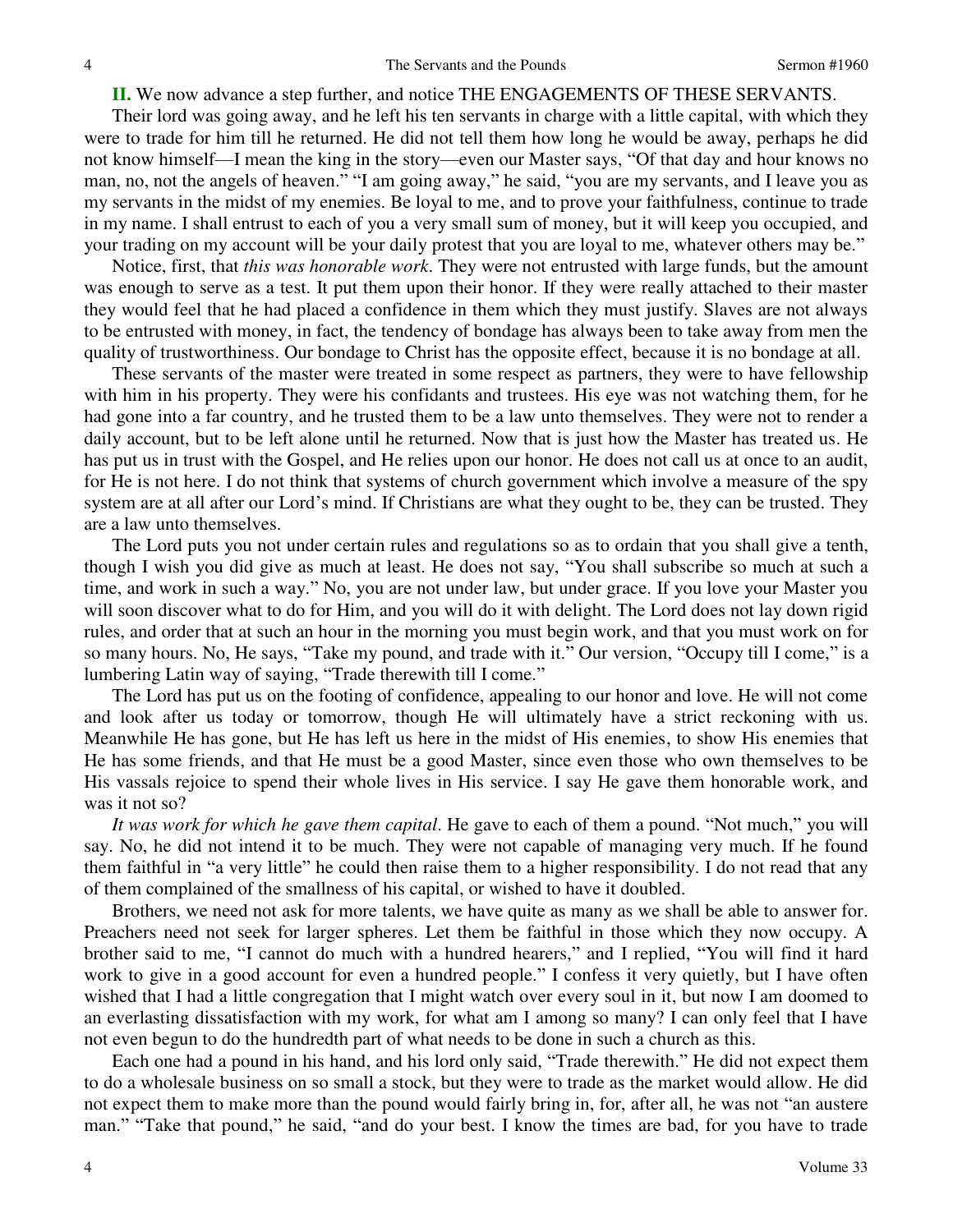among enemies. You could not, perhaps, manage to put out twenty pounds under such circumstances, but you can turn over a pound, and use every shilling of it." Thus he gave them a sufficient capital for his purpose.

My friend, have you that pound anywhere about you? "Alas!" says one, "I have no abilities at all." How is that? Your Lord gave you a pound, what has become of it? You are one of His servants, and if you are doing nothing you are in an evil case, and ought to be ashamed. What have you done with that pound? Put your hand in your pocket again. It is not there. Is it in the napkin?—that napkin with which you ought to have wiped the sweat of labor from your brow! Have you got that pound? You say, "It is not much." The Master did not say it was much, on the contrary, He called it "very little," but have you used that very little? This should go home to your consciences. You have been treated as confidential servants, and yet you are not true to your Lord. How is this?

*What they had to do with the pound was prescribed in general term*s. They were to trade with it, not to play with it. I dare say they were inclined to argue, "Our master's cause is assailed, let us fight for him," yet he did not say, "fight," but *trade*. Peter drew his sword. Oh, yes, we are eager combatants, but slow merchants. Many manifest a defiant spirit, and are never more satisfied than when they are in noise and strife. The servants in this parable were not to fight, but to trade, which is a much more coolblooded and ignoble thing in common esteem. We may leave our Lord's enemies to Himself. He will end their rebellions one of these days. We are to follow a much lowlier line of things.

No doubt certain of them might have thought that the pound would be useful to purchase them comforts, or even luxuries. One would buy a new coat, and another would bring home a piece of furniture for his house, and others would solemnly say, "We have our families to think of." Yes, but their lord did not say so, the master said, "Trade therewith until I come." They were neither to fight with it, nor hoard it, nor spend it, nor waste it, but to trade with it for him.

The pound was not put into their hands for display. They were not to glory over others who had not so much as a penny to bless themselves with, for though they were little capitalists, that capital was their lord's. It is a pity when graces or talents are boasted of as if they were our own. A tradesman who is prospering seldom has much money to show. It is all wanted in his business. Sometimes he can scarcely put his hand upon a five-pound note, because his cash is all absorbed, his golden grain is all sown in the field of his trade. Speaking for myself, I cannot find any room for glorying in myself, for if I have either grace or strength, I certainly have none to spare. I have barely enough for the work in hand, and not enough for the service in prospect. Our pound is not to be hung on our watch-chain, but to be traded with.

Trading represents a life which may be called commonplace, but it is eminently practical, and it has an exceedingly practical effect upon the person engaged in it. This is owing in part to the fact that it is an occupation in which there is great *scope for judgment*. They were not tied down to a special kind of trade. The man who made his one pound into ten chose the best form of business. He sought not that which was most pleasant, but that which was most profitable.

So you are left, dear friends, to choose your own line of service for your Master, only you must trade for Him, and for Him everything must be done well. At the present time no trading pays better than the mission to the Congo, or to the hill-tribes of India. Large dividends come also from dealings with the poorest of the poor in the slums, and as much from widows and orphans who are in extreme destitution. When men have to lay down their lives for the Lord Jesus, after a life languished away with fever, the returns are amazing.

Where the need is greatest our Lord receives most glory. It is left to you to judge what you can do, how you can do it, and where you will do it. Do that, which will most surely win souls, and that which will best establish your Lord's kingdom. Exercise your very best judgment, and get into that line of holy service in which you can bring in the largest revenue for your glorious Master.

The work which he prescribed was *one that would bring them out*. The man who never succeeds in trade, do you know him? I know him. He complains that he has a small head, and usually the complaint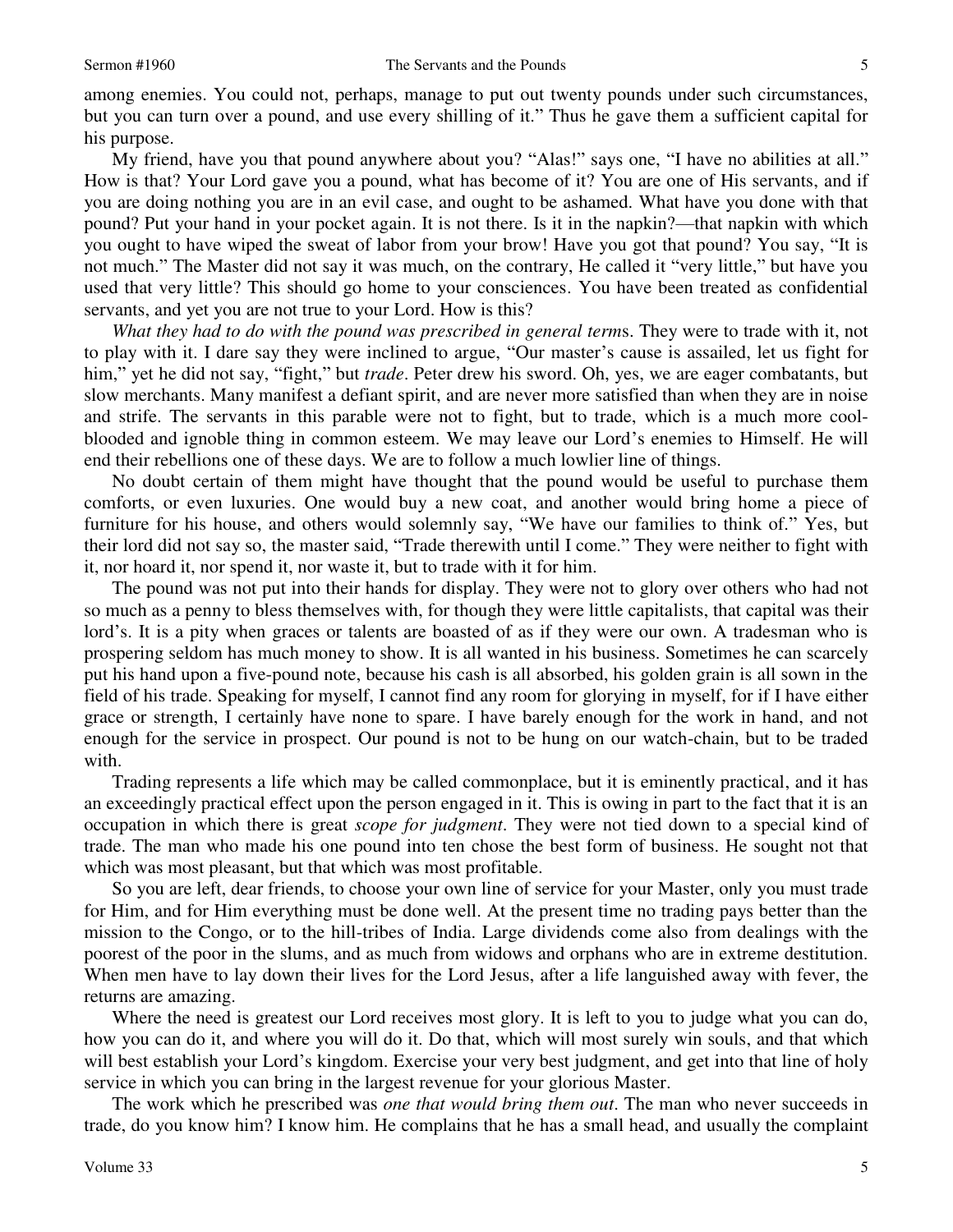is founded on fact. He needs to follow a business in which the bread and butter will be brought to his door ready spread, and even then, unless it is cut up into dice pieces on his plate, he will get no breakfast. The man that is to succeed in trade in these times must have confidence, look alive, keep his eyes open, and be all there. Our times are hard, but not as hard as those described in the parable when the faithful servants were trading in the midst of traitors—they had need of sharp wits.

Trade develops a man's perseverance, patience, and courage. It tests honesty, truthfulness, and firmness. It is a singularly excellent discipline for character. When this nobleman gave his servant the pound, it was that he might see what stuff he was made of. Trade with small capital means personal work and drudgery, long hours and few holidays, plenty of disappointment and small gains. It means working with might and main, and doing the thing with all your heart and mind. In such a manner are we to serve Christ.

The word "trade" has a world of meaning in it. I cannot bring it out this morning, but there is no need, for the most of you know more about trade than I do, and you can instruct yourselves. You are to trade for the Lord Jesus Christ in a higher and yet more emphatic sense than that in which you have traded for yourselves. With your physical strength, your mental faculties, your substance, your family, with everything—you are to bring glory to God, and honor to the name of Jesus. It is to be your lifebusiness to work *for* Jesus, and *with* Jesus.

Trading, if it be successfully carried on, is *an engrossing concern,* calling out the whole man. It is a continuous toil, a varied trial, a remarkable test, a valuable discipline, and this is why the nobleman put his bondsmen to it, that he might afterwards use them in still higher service. Brethren, learn what is meant by trading, and then carry on a spiritual trade with all your heart.

At the same time, let us notice that *it was work suitable to their capacity*. Small as the capital was, it was enough for them, for they were no more than bondsmen, not of a high grade of rank or education. Their master gave them only a pound, which did not mean more than £3 10s of our money. One would not get a large shop, or even a decent stock, with that small amount. They could not complain that they were placed in a business which was too heavy for them to manage. They could any of them buy a few goods, and hawk them.

The Lord Jesus Christ does not ask you to do more than you can do He does not break you down with cares beyond your capacity. We have not yet reached the limit of our powers, we can yet do more. Jesus is no exacting master. It is only a false and lying servant who will call Him "an austere man, reaping where he has not sowed." Nothing of the kind. He has given us a light business—our work for Him is suited to our limited powers, and He is ready, by His Holy Spirit, to assist us. Let us use well our single pound. Let it be our ambition to make ten of it at the very least, and may the Lord graciously prosper our endeavors, that we may have large interest to present to Him when He shall come!

Did you inquire as to how these men were to be supported? Their master did not tell them to live out of his pound. No, they were his servants, and so they lived under his roof, and he provided for all their needs. He had gone on a journey, but his establishment was not given up, the table was still spread, and the children and the servants had bread enough and to spare.

"Oh," says one, "that alters the case." Just so, but it does not make it different from yours, or if it does, I am sorry for you. Are you your own provider? Do you cry, "What shall I eat? What shall I drink?" Do you not know that all these things do the nations of the earth seek after? Whereas Jesus says, "Your heavenly Father knows that you have need of all these things." As I understand my life, I am to do my Lord's work, and He is to provide for me. He may do this through my own industry, but still it is *His* work to do it, and not mine. If the providence of God is not sufficient to provide for us, then I am sure we cannot provide for ourselves, and if it be sufficient, we shall be wise to cast all our care on the Lord, and live undividedly for His praise.

Remember that text, "Seek you first the kingdom of God, and His righteousness; and all these things shall be added unto you." You, as a servant, are not to be entangled with troublesome cares about your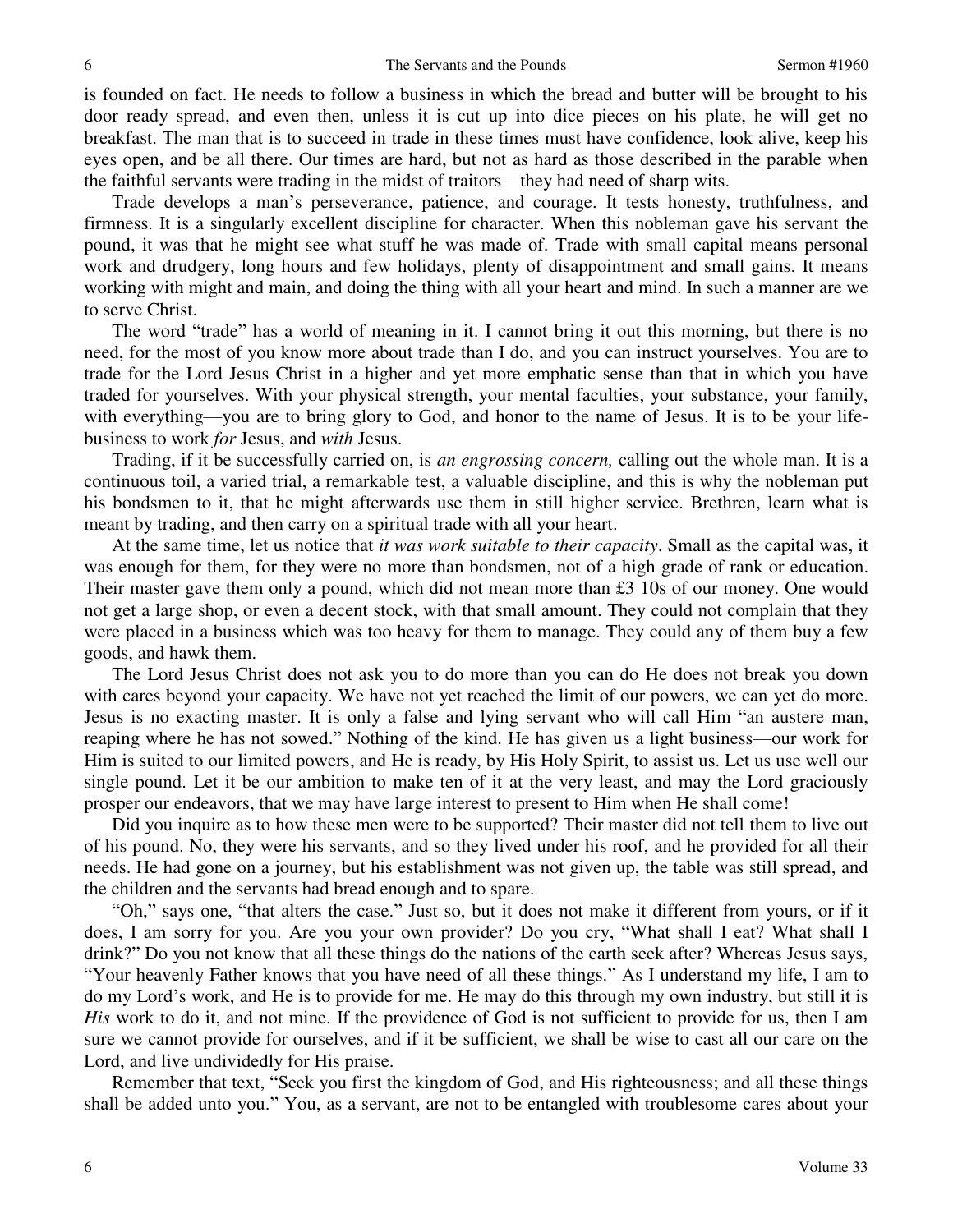own interests, but you are to give your whole thought and life to your Master's service. He will take care of you now, and reward you when He shall come.

**III.** Thirdly, to understand this parable, we must remember THE EXPECTANCY WHICH WAS ALWAYS TO INFLUENCE THEM.

They were left as trusted servants till he should return, but that return was a main item in the matter.

They were to believe that *he would return,* and that he would return a king. The citizens did not believe it. They hoped that Caesar would refuse him the throne, but we are to be sure that our noble Master will receive the kingdom. This rebel world does not believe that Jesus will ever be king.

The other day we read of the "Eclipse of Christianity." Constantly we see His dominion assailed. They say that it is practically disproved by facts. Is it? Sirs, excuse me, I am desperately prejudiced, for I am His servant. I owe Him my life, my all. I am persuaded that He is and must be King of kings. I know Him so well that I am sure that He will prevail at the court to which He has gone. He is in very high favor there. The last time I saw the face of the great King, I obtained that favor through the use of His name. I receive anything I ask for when I mention His name, and so I am sure that He is in wonderful high repute above.

Why, His Father is the sovereign! I am sure He will not deny the kingdom to His only-begotten Son. Jesus will come in His kingdom. I am sure of it. Let us work in the full conviction that our absent Lord will soon be here again, with a glorious diadem upon His brow. When He went away He took with Him the scars of one, who died a felon's death, and He will come again with them, but the nail prints will be no memorials of His shame—they will be as jewels to His hands.

His servants were to regard their absent master as *already king,* and they were so to trade among his enemies that they should never compromise their own loyalty. They were of the king's party and of no other. It is a very awkward position to be in, to trade among people that are enemies to your king. You need in such a case to be wise as serpents, and harmless as doves. This is precisely our position. We have to bring glory to God out of men who hate Him. We have to magnify our Lord among men who would, if they could, again crucify Him. We have to go in and out among them in such a manner that they can never say that we side with them in their rebellion, or wink at their disloyalty. We cannot be "Hail fellow: well met!" with those whose life is a practical insult to the crown rights of King Jesus. We must above all things prove ourselves loyal to our absent Lord, lest He appoint us our portion among His enemies.

I find that the original would suggest to anyone carefully reading it that they were to regard their master as *already returning*. This should be our view of our Lord's advent. He is even now on His way hither. No sooner had He risen from the grave than, practically, our Lord was coming back. Strange paradox! But His ascension into heaven was, in a certain sense, part of His coming back to us, for the way for Him, from the cross on earth to the crown of the whole earth, was *via* the New Jerusalem. He is coming now as fast as wisdom judges it to be right. I am sure our Savior will not delay a moment beyond what is absolutely needful, for He loves the church which is His bride, and as her Bridegroom He will not delay the long-expected hour of their meeting, never to part again.

*He* is ready—it is the bride that needs to make herself ready. Jesus desires to come. His heart is responsive to our cry when we say, "Come quickly!" He will come sooner than we think. We are bound to feel that He is at this moment on the road, and we are to live as if He might arrive at any moment.

*We must trade on till our Lord has come*. There must be no retiring from His business, even if we retire from our own. There must be no ceasing because we fancy we have done enough. Our rest will be when He comes, but till then we must trade on.

*Let us labor as in His actual presence*. How would you act with Jesus at your elbow? Act just so. He sees us as clearly as if His bodily presence were in our midst. Be awakened and inspired by the Redeemer's eye. Thus you will live in this trial state after the best possible manner.

**IV.** Now comes the sweet part of the subject. Note well THE SECRET DESIGN OF THE LORD.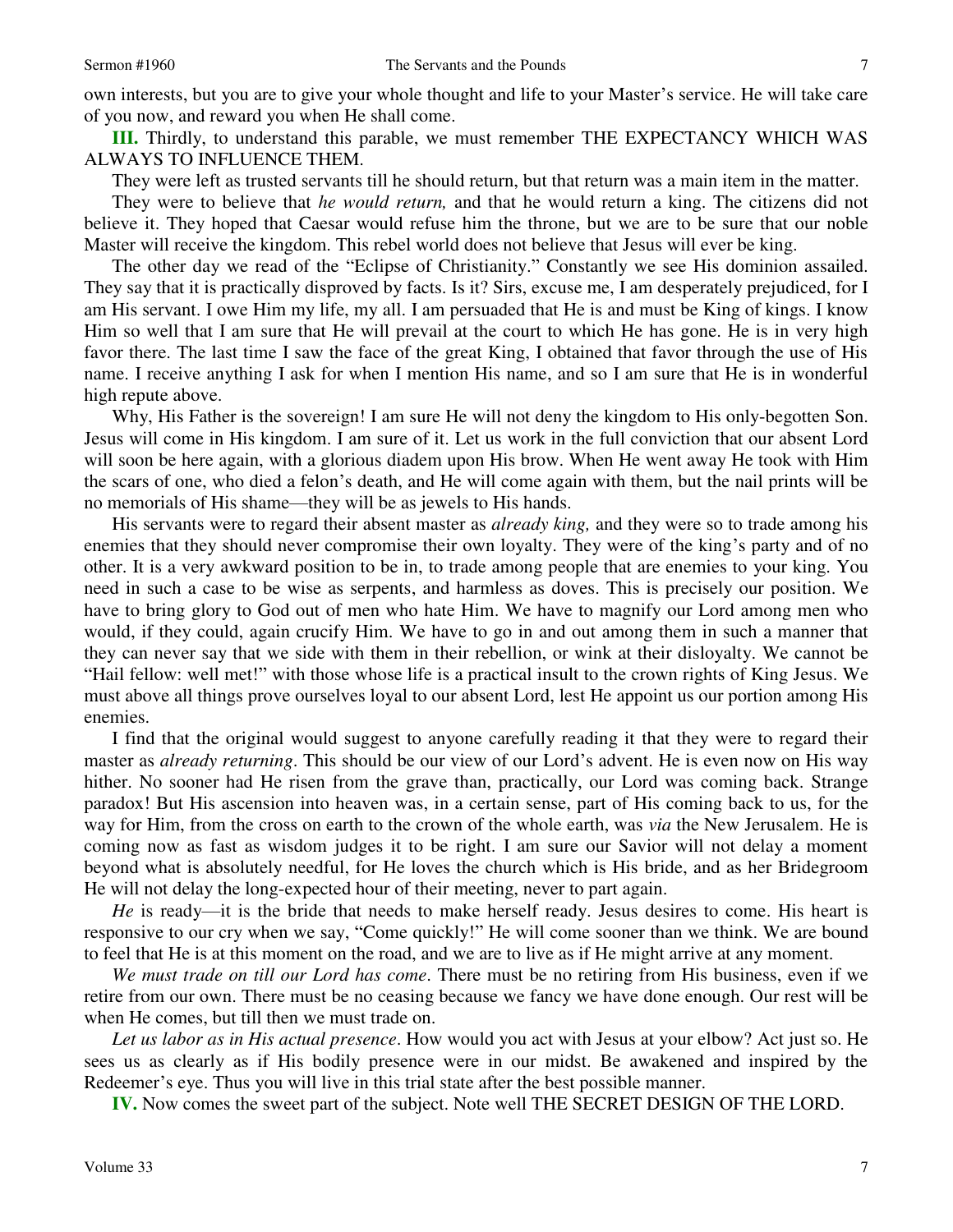Did it ever strike you that this nobleman had a very kindly design towards his servants? Did this nobleman give these men one pound each with the sole design that they should make money for him? It would be absurd to think so. A few pounds would be no item to one who was made a king. No, no! It was as Mr. Bruce says, "He was not money-making, but character-making." His design was not to gain by them, but to educate them.

First, their being entrusted with a pound each was *a test*. This nobleman said to himself, "When I am a king I must have faithful servants in power around me. My going away gives me an opportunity of seeing what my servants are made of. I shall thus test their capacity and their industry, their honesty and their zeal. If they prove faithful over a few things they will be fit to be trusted with greater matters." The test was only a pound, and they could not make much mischief out of that, but it would be quite sufficient to try their capacity and fidelity, for he that is faithful in that which is least will be faithful also in much. They did not all endure the test, but by its means he revealed their characters.

It was also a *preparation* of them for future service. He would lift them up from being servants to become rulers. They were, therefore, to be put in a place of measurable responsibility, and to be made men of thereby. They were to be rulers over a very little—say a pound, and that which came of it, and this would be an education for them. In the process of trading they would be in training to rule. The best way to learn to be a master is to be first a servant, and the reason why some masters are hard and tyrannical is because they do not know the heart of a servant by experience. They know nothing of service, and so they have not the wisdom, the generosity, and the tenderness, which masters should show towards servants. So this nobleman was wise, he was at the same time testing and training his men.

Besides this, I think he was giving them a little *anticipation* of their future honors. He was about to make them rulers over cities, and so he first made them rulers over pounds. They had been servants, and taken orders from him every morning, but now they have no master to go to, and must use their own discretion. They were in effect, in a small sphere, made into little kings. In all that country the citizens had rebelled, but there was a little kingdom of the nobleman's own servants, and these obeyed him, and did their best to maintain his interest in their little way. They were already made free, placed in a measure of authority, and made to know the sweets and the burdens of personal responsibility.

Oh, you who work for God, when you are overseers of others for Him, when you win souls for Him, and when you conquer adversaries in His name you are already anticipating your eternal reward. We are fashioning our future position upon the anvil of our lives, for heaven, though it is a state and a place prepared for us by the Lord Jesus, lies also mainly in character. The man is more the source of joy than the streets of gold in which he will walk. If you hide your pound and neglect your Master's service here you are making for yourselves a dim and hazy future in that grand millennial reign of His. You that addict yourselves to your holy trade, and consecrate yourselves entirely to your Lord, shall have large honors when He comes to reign among His ancients gloriously.

For see, when he came to the man who had earned ten pounds, he gave him ten cities. Think of that! There is no proportion between the poor service and the rich reward. A pound is rewarded with a city. The rewards of the millennium will evidently be all of grace, because they are so incomparably beyond anything which the servants' earnings could have deserved. Their Lord was not bound to pay them anything. They were his bond-servants, but what he gave them was of his overflowing grace.

I do not think that he who brought five pounds was in the least blamed. He may have been just as diligent as the other, but he had less capacity. But how he must have opened his eyes when, his master gave him five *cities*. Perhaps he wondered more than the first. Fancy if any one of us had been put to trade with a pound upon commission, and had received five cities for reward. The money earned would not buy the smallest house, and yet it brings in to the worker five cities!

What surprise filled the heart of the recipient of such bounty! It never entered into his heart to envy the brother who had ten cities, for the five were so vast a recompense. He must have been carried away with rapture with the prospect before him. Though there may be degrees of glory, the only difference will be in the capacity of the blessed to contain it. All the vessels will be full, but they will not be all